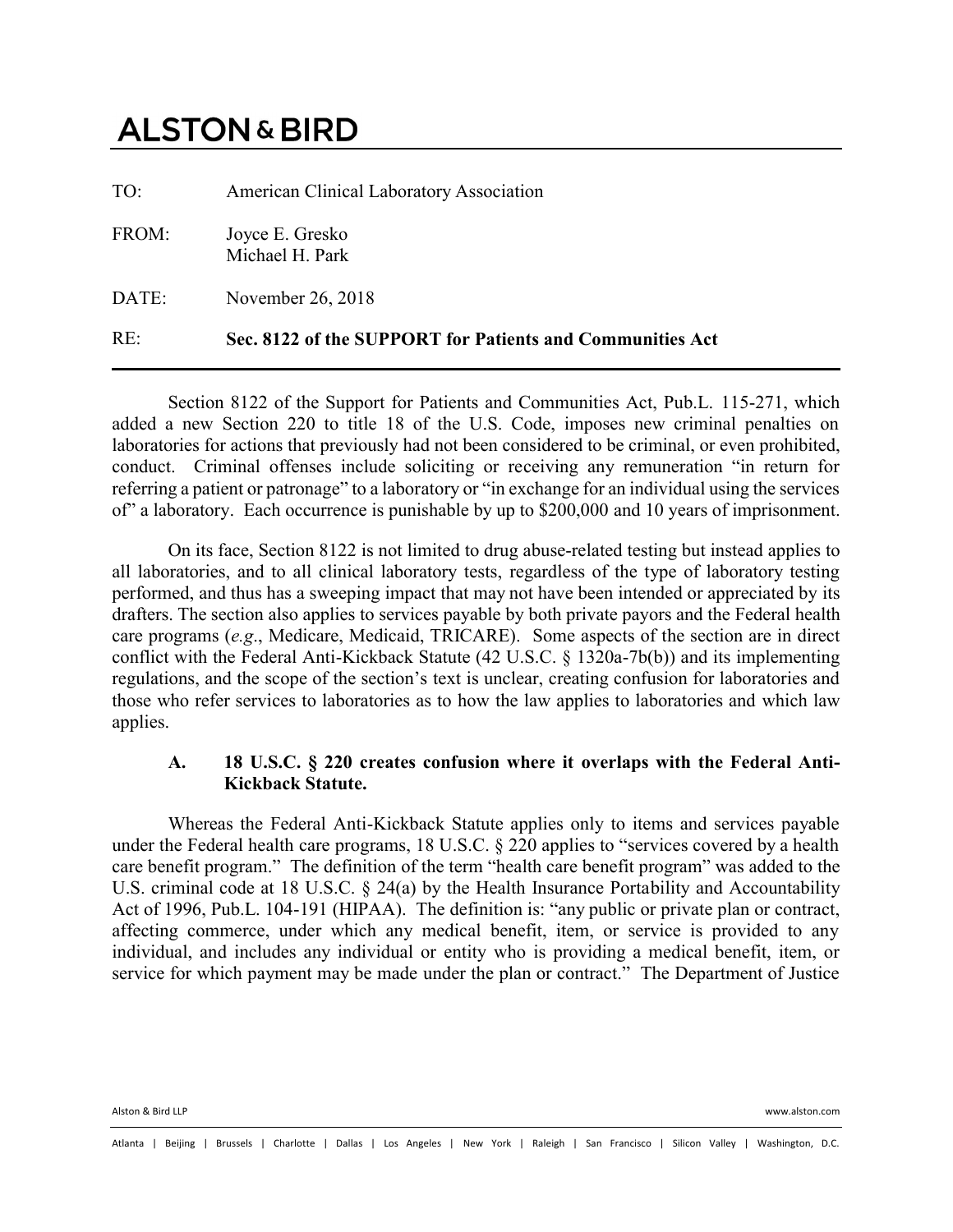Sec. 8122 of the SUPPORT for Patients and Communities Act November 26, 2018 Page 2

interprets the term "health care benefits program" to include Medicare, Medicaid, and other government payors. $<sup>1</sup>$ </sup>

Preemption language at 18 U.S.C. § 220(d) states that the "section shall not apply to conduct that is prohibited under [the Federal Anti-Kickback Statute]" – but it does not say whether the section applies to conduct that is *permissible* under the Federal Anti-Kickback Statute. (Rule of construction language in an earlier legislative draft read: "Nothing in subsection (a) should be interpreted to supersede or preempt other applicable Federal or State law, including but not limited to, [the Federal Anti-Kickback Statute].") This has left laboratories unsure which law applies in certain circumstances.

For example, a statutory exception in the Federal Anti-Kickback Statute states that the law does not apply to "any amount paid by an employer to an employee (who has a bona fide employment relationship with such employer) for employment in the provision of covered items or services."<sup>2</sup> This well-established exception also is reflected in a safe harbor regulation promulgated by the Department of Health and Human Services Office of Inspector General (OIG) that acknowledges that providers of health care items and services, including clinical laboratories, employ sales personnel whose job it is to recommend those items and services and who get paid for doing so. But 18 U.S.C.  $\S$  220(b)(2) includes a provision that can be read to exempt clinical laboratory employment arrangements from the reach of criminal prosecution only if the employee's payment does not vary with the number of tests or procedures performed, or the amount billed to or received from a health care benefit program for any type of diagnostic testing. These kinds of commission-based employment agreements are common for salespeople in all industries, including health care, and they have been permissible for clinical laboratory employees as well, until now. The employee exception in the Federal Anti-Kickback Statute applies to laboratories, and the employee exception in the new statute also applies to laboratories. This is one example of an overlap between the laws that has created confusion for laboratories, referring physicians, and health insurers alike.

#### **B. Beneficial conduct by laboratories all of a sudden may have been criminalized.**

While the language of 18 U.S.C. § 220 is modeled on the Federal Anti-Kickback Statute, the language is not identical, and it contains certain terms and phrases whose meaning and scope are unclear. The concept of "remuneration" is well understood to include anything of value, but other concepts are murkier. For example, what does it mean to "refer a patient or patronage" to a laboratory? What does it mean to provide remuneration "in exchange for an individual using the services of" a laboratory? These phrases could just as easily apply to innocuous interactions as to nefarious ones, leaving laboratories greatly concerned that their everyday course of business all of a sudden may have been criminalized. Furthermore, laboratories fear that clarification of these phrases may come only in the form of criminal indictments: although the Department of Justice

l

<sup>&</sup>lt;sup>1</sup> See, e.g., Grand Jury Indictment in U.S. v. Peresiper, ¶ 2, E.D.N.Y. (Jun. 1, 2018); Grand Jury Indictment in U.S. v. Do, ¶ 2, S.D.Tex. (Jul. 6, 2017).

 $2$  42 U.S.C. § 1320a-7b(b)(3)(B).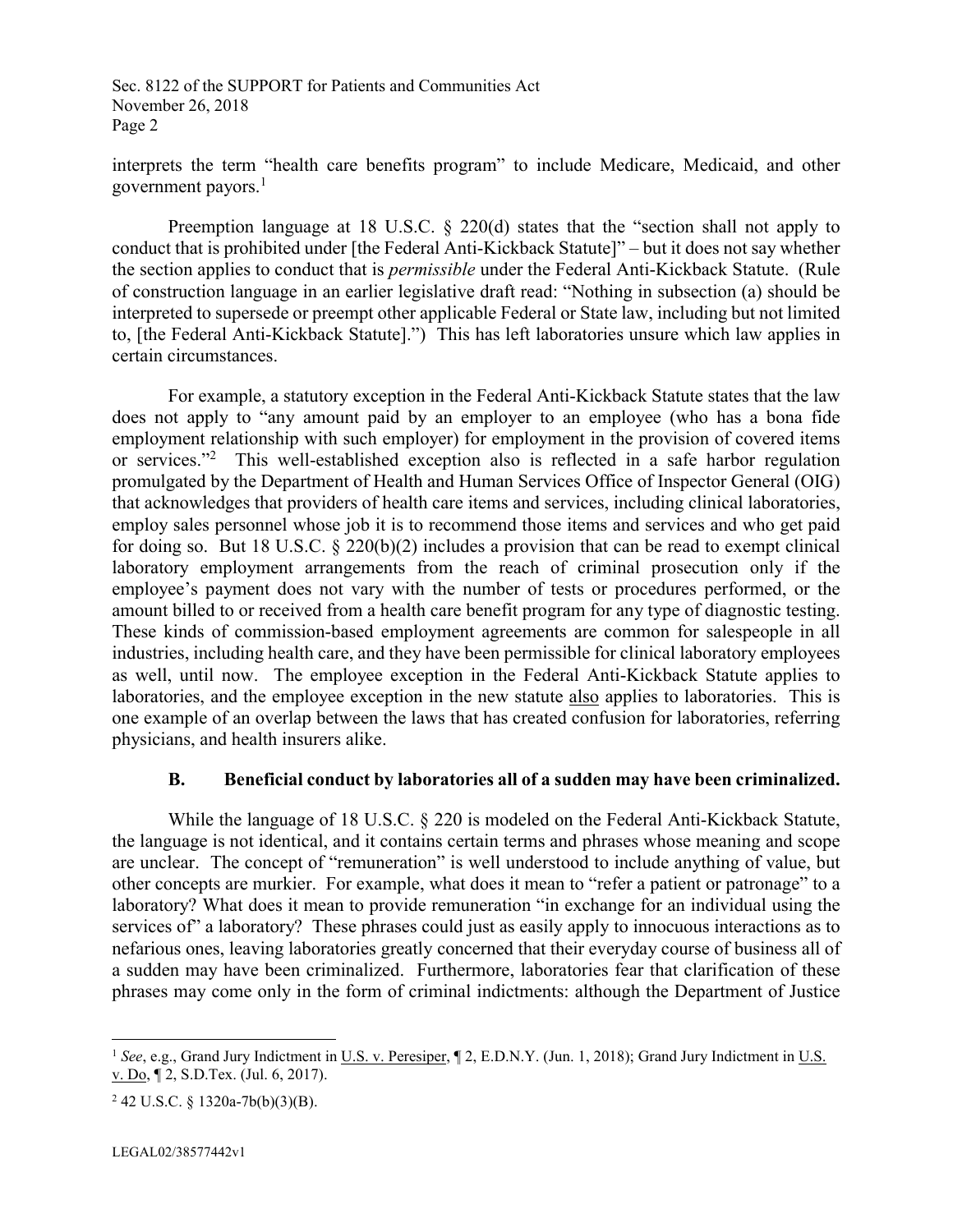Sec. 8122 of the SUPPORT for Patients and Communities Act November 26, 2018 Page 3

and Department of Health and Human Services are given discretion to engage in rulemaking, they are not required by the law to do so.

Through the years, laboratories have developed certain practices and arrangements in reasonable reliance upon the Federal Anti-Kickback Statute that are beneficial to patients and the community alike. But given that 18 U.S.C. § 220 applies to all laboratories and all payors, some of these practices may now be considered criminal conduct. Potentially criminalized conduct includes:

- Donations to Federally Qualified Heath Centers (FQHCs): Laboratories frequently donate in-kind testing services and/or supplies to FQHCs, and this practice currently is protected under 42 USC 1320a-7b(b)(3)(I) and 42 CFR 1001.952(w). Oftentimes the donations are for routine testing that commonly is associated with the primary care services that FQHCs provide. FQHCs are supposed to establish collaborative relationships with other health care providers, which may include referrals to a lab for non-routine testing covered by a payor other than a Federal health care program, including a laboratory that donates services and supplies to the FQHC. $3$  Under the new law, donations of free testing services and/or testing supplies could be considered paying or offering in-kind remuneration "in exchange for an individual using the services of" a laboratory, or "to induce the referral of an individual" to a laboratory. This would put the laboratory at risk with respect to privately-insured patients, and even for Federal health care program patient testing, the new law would create confusion at best.
- Group Purchasing Organizations (GPOs): A laboratory pays an administrative fee to a GPO of up to three percent for recommending or arranging for the provision of the laboratory's services to the GPO's members. This arrangement currently is protected by an exception in the Federal Anti-Kickback Statute at 42 U.S.C. § 1320a-7b(b)(3)(C) and a regulatory safe harbor at 42 C.F.R 1001.952(j) for the Federal health care programs. Under the new law as written, the fee could be interpreted as a GPO soliciting/receiving remuneration "in return for referring…patronage…to a laboratory," or interpreted as a laboratory paying remuneration "in exchange for an individual using the services of…a laboratory." The Federal Anti-Kickback Statute safe harbor does not protect arrangements with respect to commercial business also covered by GPO arrangements.
- Placement of phlebotomist in physician office: A laboratory provides a phlebotomist to a physician office to draw blood specimens being sent to that laboratory, when there is sufficient patient volume to warrant placement of a phlebotomist to service the practice's patients. The Department of Health and Human Services Office of Inspector General (OIG) has said placement of a laboratory employee would not necessarily be an inducement under the Federal Anti-Kickback Statute when the phlebotomist does not perform

l

<sup>&</sup>lt;sup>3</sup> The most recent statistics from the National Association of Community Health Centers show that 18 percent of patients served by FQHCs are privately insured. *See* America's Health Centers (August 2018), *available at*: http://www.nachc.org/wp-content/uploads/2018/08/AmericasHealthCenters\_FINAL.pdf.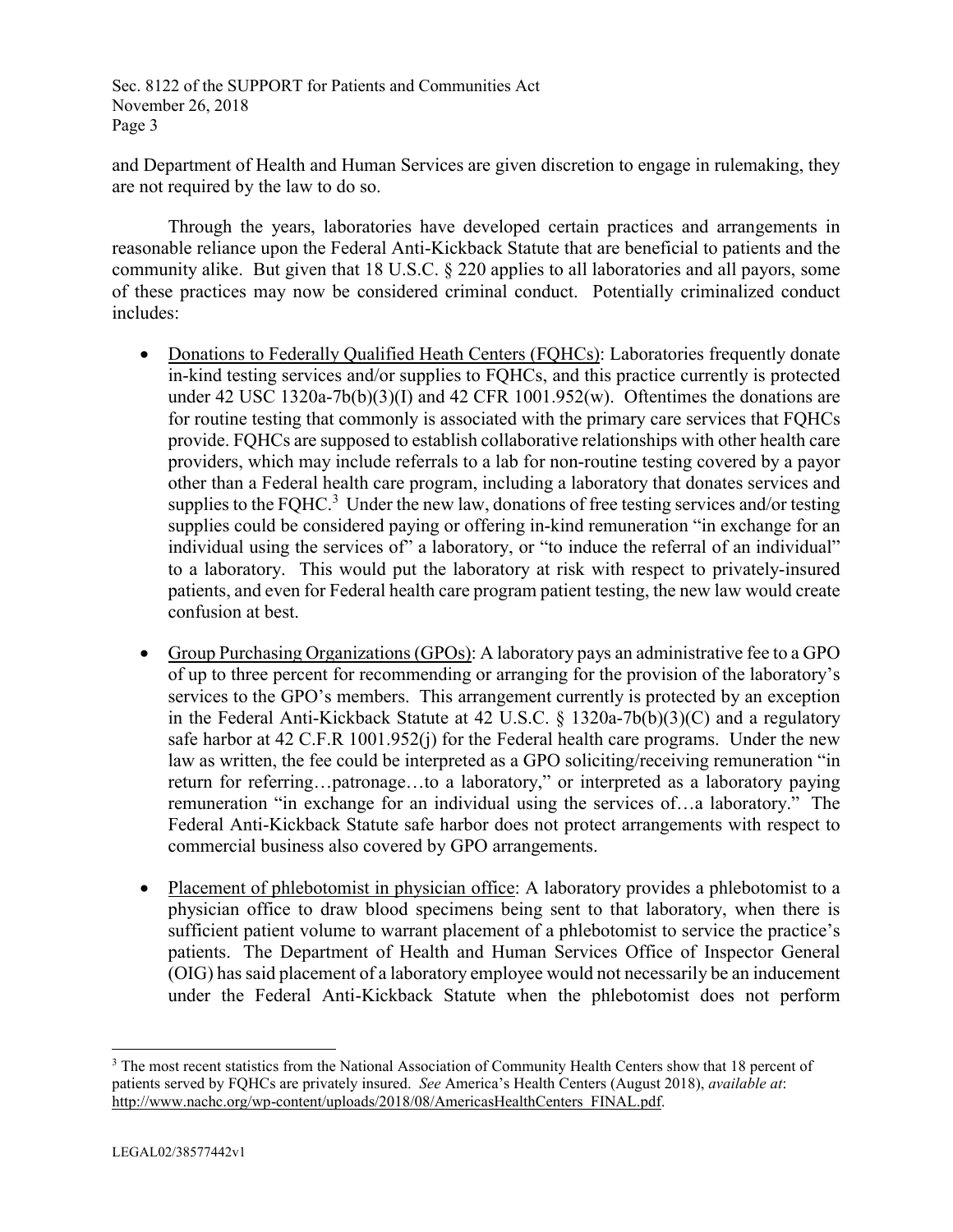additional tasks that are normally the responsibility of the physician's office staff.<sup>4</sup> Under the new law, providing a phlebotomist could be interpreted as the laboratory paying remuneration "in exchange for an individual using the services of…a laboratory." This practice all of a sudden may be impermissible for commercial business.

• Specimen collection: Laboratories may provide specimen collection devices to physician offices, which the OIG has said may not be deemed to be "remuneration" if used solely to transport/collect specimens (absent intent to induce referrals). There isn't an exception in the new law that would protect that practice (federal or private pay).

These practices do not pose a risk of harm to the Federal health care programs or to commercial health plans, and they provide benefits to patients and the larger community. They should continue to be permissible practices, even for commercial payors.

## **C. Recommendations**

Congress can clarify the outer limits of 18 U.S.C. § 220 to ensure that laboratories are not subject to conflicting laws for the same action and to protect common beneficial laboratory business practices by amending the preemption language at 18 U.S.C. § 220(d) to read:

## "(d) PREEMPTION.—

(1) FEDERAL LAW.—This section shall not apply to conduct that is prohibited under Sec. 1128B of the Social Security Act involving a Federal health care program (42 U.S.C. 1320a–7b(b)). Irrespective of the type of health care benefit program, conduct that complies with an exception under Sec. 1128B(b)(3) of the Social Security Act (42 U.S.C. 1320a-7b(b)(3)), a regulation under 42 C.F.R. 1001.952, or subregulatory guidance issued thereunder shall not be an offense under subsection (a).

(2) STATE LAW.—Nothing in this section shall be construed to occupy the field in which any provisions of this section operate to the exclusion of State laws on the same subject matter."

This language would leave intact the structures and legitimate business practices that have been deemed not to pose harm to the Federal health care programs when appropriate safeguards are in place.

Additionally, Congress can amend the exception for employee compensation at 18 U.S.C.  $\S 220(b)(2)$  to read:

> "(2) a payment made by an employer to an employee or independent contractor (who has a bona fide employment or contractual relationship

l

<sup>4</sup> *See* OIG Special Fraud Alert, Arrangements for the Provision of Clinical Lab Services (Dec. 19, 1994), *available at* https://oig.hhs.gov/fraud/docs/alertsandbulletins/121994.html.